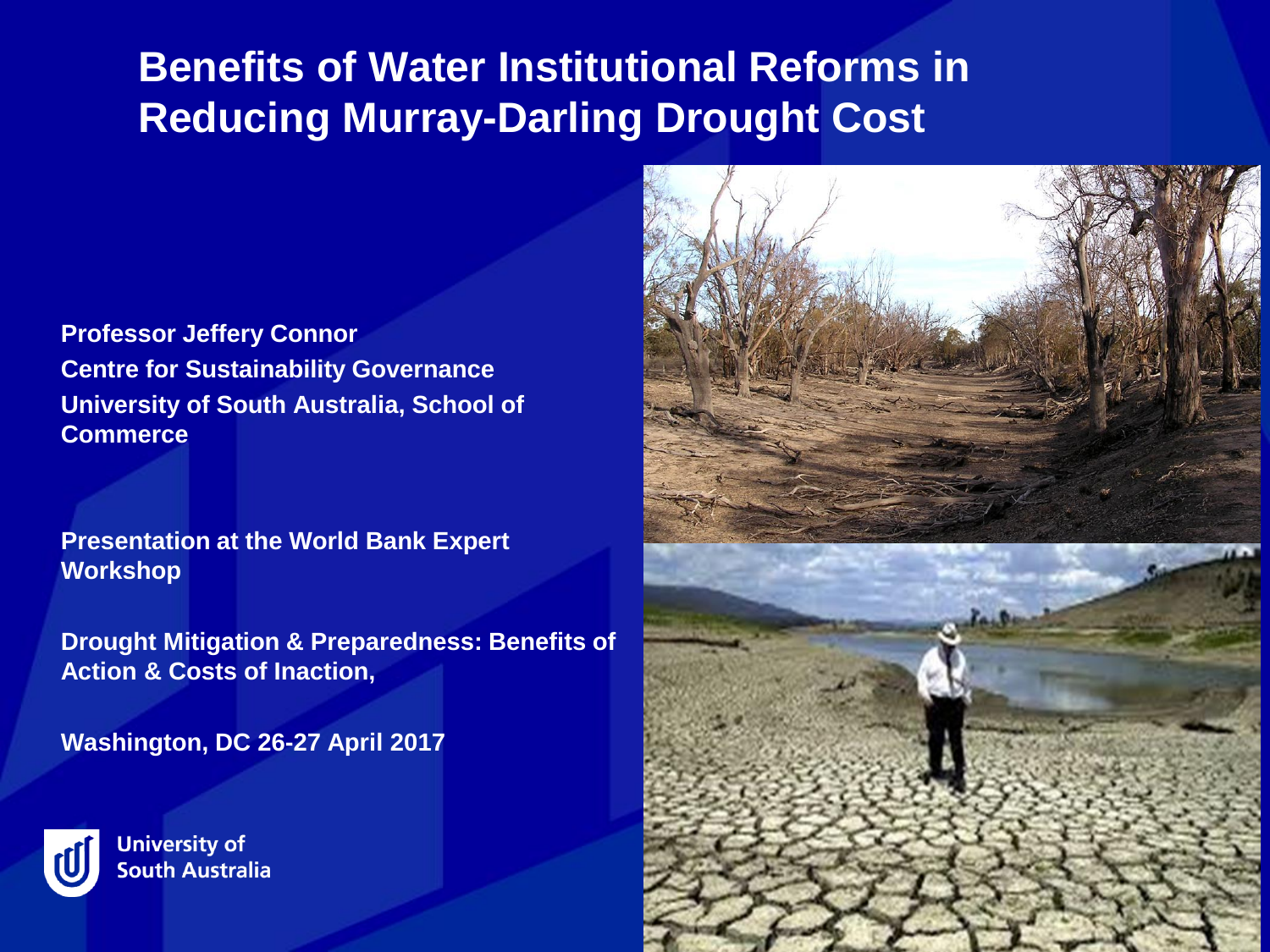| <b>COUNTRY</b>              | <b>RIVER</b>         | RATIO<br>MAXIM<br><b>UM</b> over<br><b>MINIM</b><br><b>UM</b><br><b>ANNUA</b><br><b>LFLOW</b> |
|-----------------------------|----------------------|-----------------------------------------------------------------------------------------------|
| BRAZIL                      | AMAZON               | 1.3                                                                                           |
| <b>SWITZER</b><br>LAND      | <b>RHINE</b>         | 1.9                                                                                           |
| CHINA                       | <b>YANGTZE</b>       | 2.0                                                                                           |
| <b>SUDAN</b>                | <b>WHITE</b><br>NILE | 2.4                                                                                           |
| <b>USA</b>                  | POTOMAC              | 3.9                                                                                           |
| <b>SOUTH</b><br>AFRICA      | ORANGE               | 16.9                                                                                          |
| <b>AUSTRAL</b><br><b>IA</b> | <b>MURRAY</b>        | 15.5                                                                                          |
| <b>AUSTRAL</b><br><b>TA</b> | <b>HUNTER</b>        | 54.3                                                                                          |
| <b>AUSTRAL</b><br><b>IA</b> | <b>DARLING</b>       | 4705.2                                                                                        |

# **Australia faces highly variable water supply & severe drought**



**Murray-Darling Basin Inflows** 



**University of South Australia**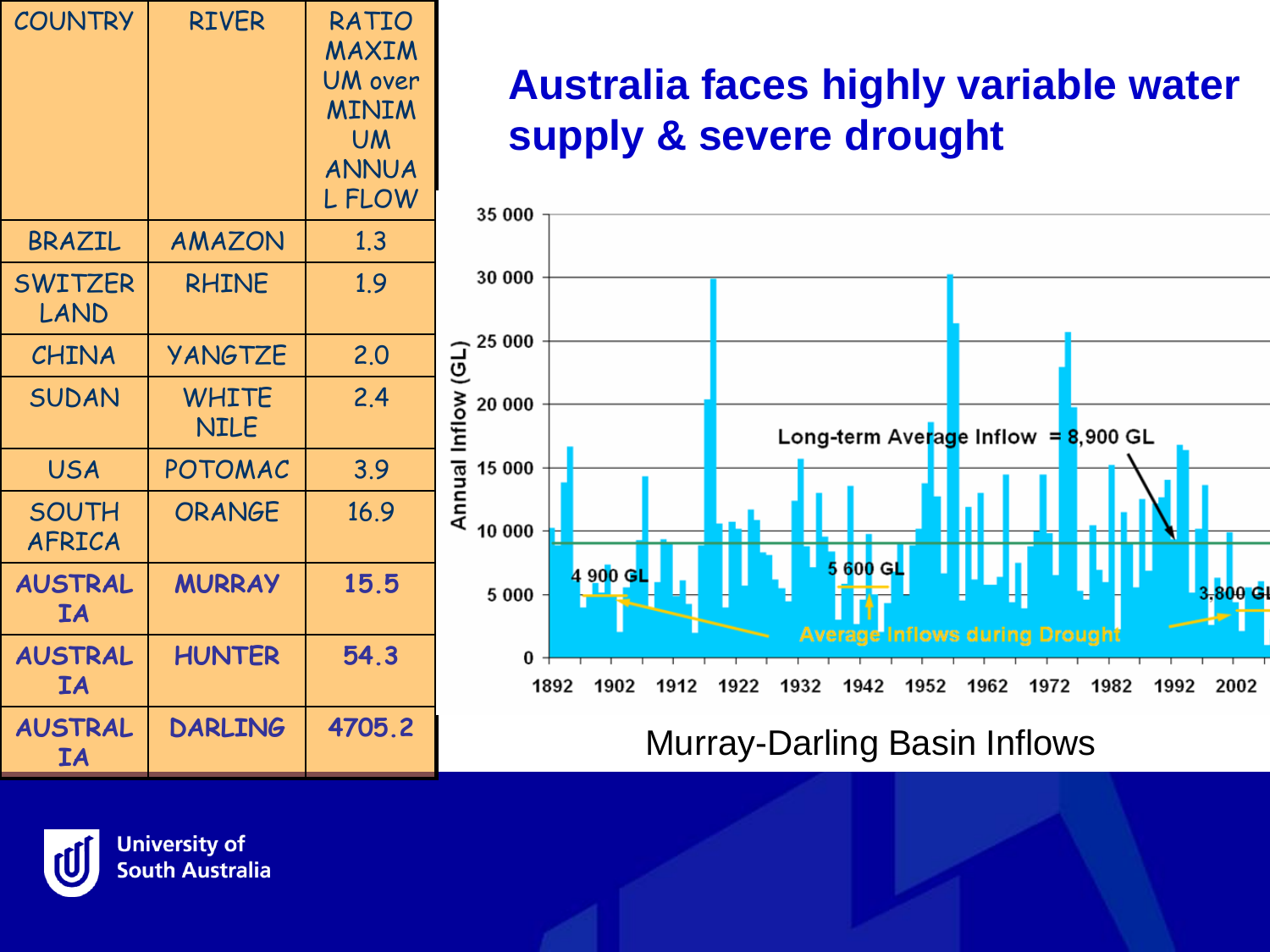# **Historic infrastructure & institutional drought response**

**Federation Drought 1895-1902:**

- **Cooperative States agreement to ensure navigable river**
- **major storages and weirs**

**Mid-century Drought 1938-45:** 

• **Inter-basin transfer/hydropower**



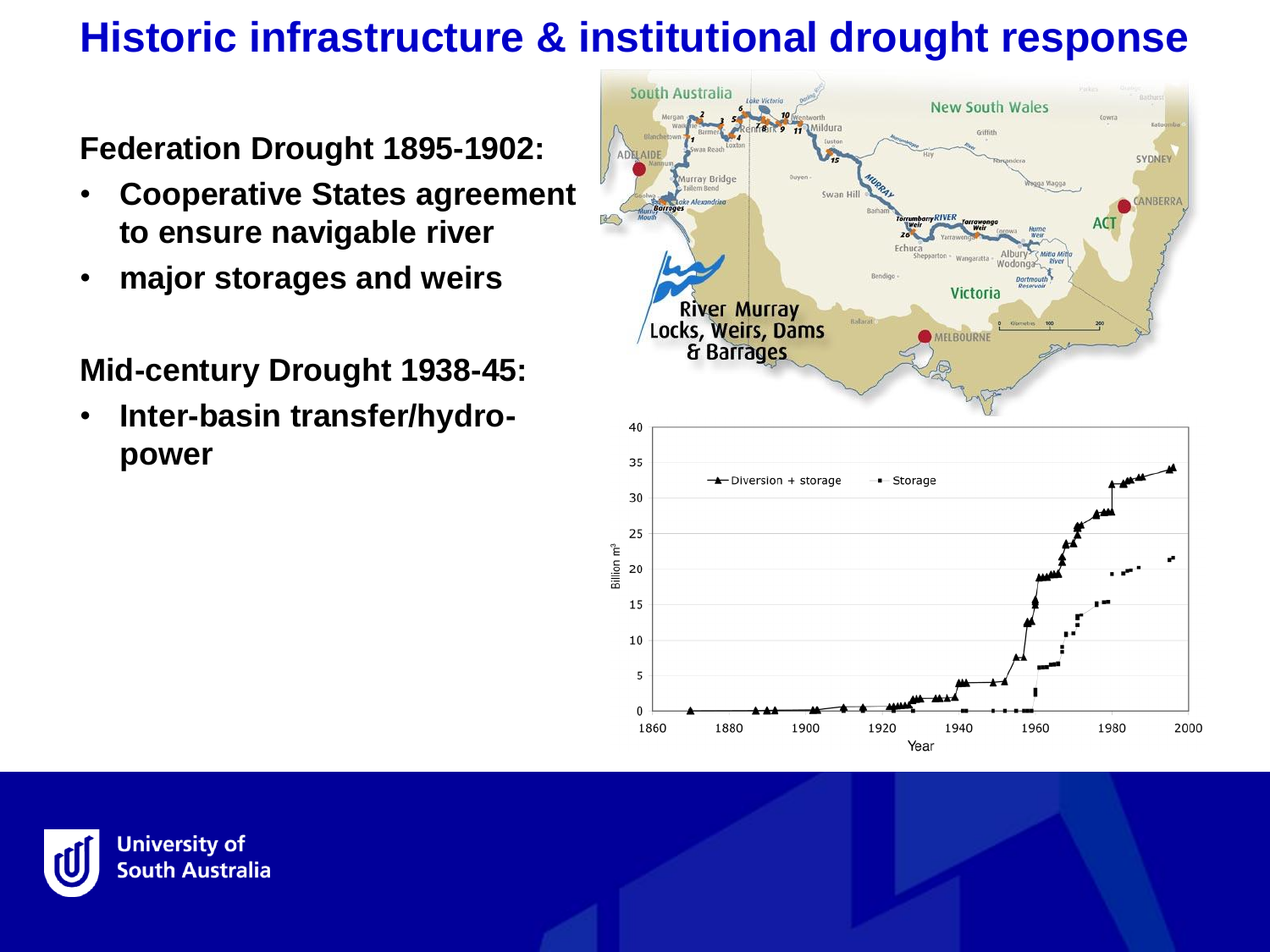**1980's-90's water institution developments – response to growing allocation**

- **salinity threatened end of system urban water supply**
- **Low flow Environmental threat to River Murray Delta**



Yearly (July to June) averages based on daily values



**University of South Australia**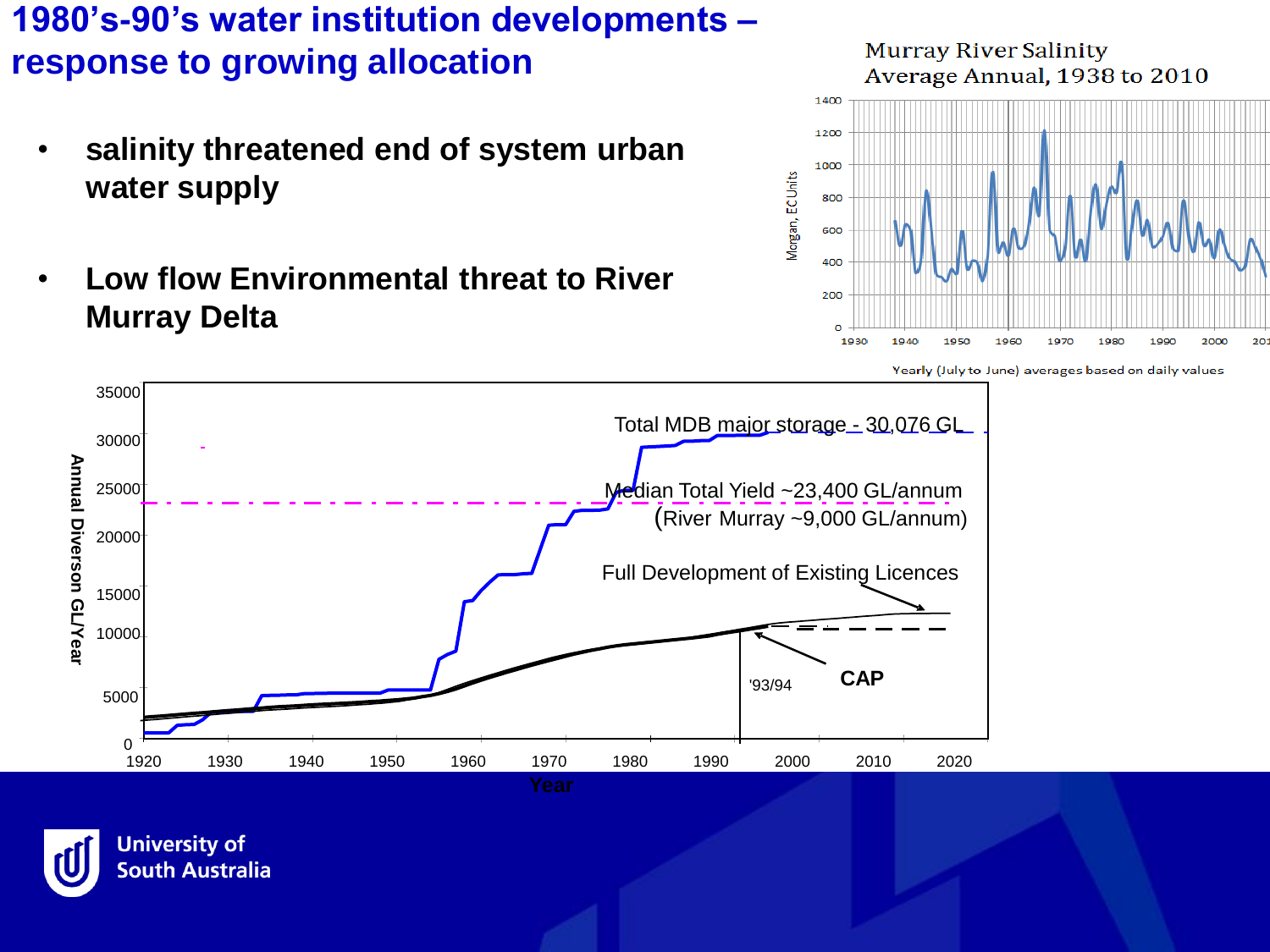# **Key context: Keating era micro-economic reforms in many sectors (e.g. floating currency)**

**"National Water Initiative (NWI) 1994**

- **Capped diversions at 1993/4 levels**
- **Individual water property rights**
	- Volumetric & metered
	- Automatically adjusted "allocation" in scarce supply (shares of storage)
	- Tradable Independent of land
- **Deliver critical human water & required conveyance first (municipal, industrial + stock)**
- **Aspiration for cost reflective and full cost pricing in infrastructure investment**
- **Incentive payments for State to comply**

(Connor and Kaczan, 2013)

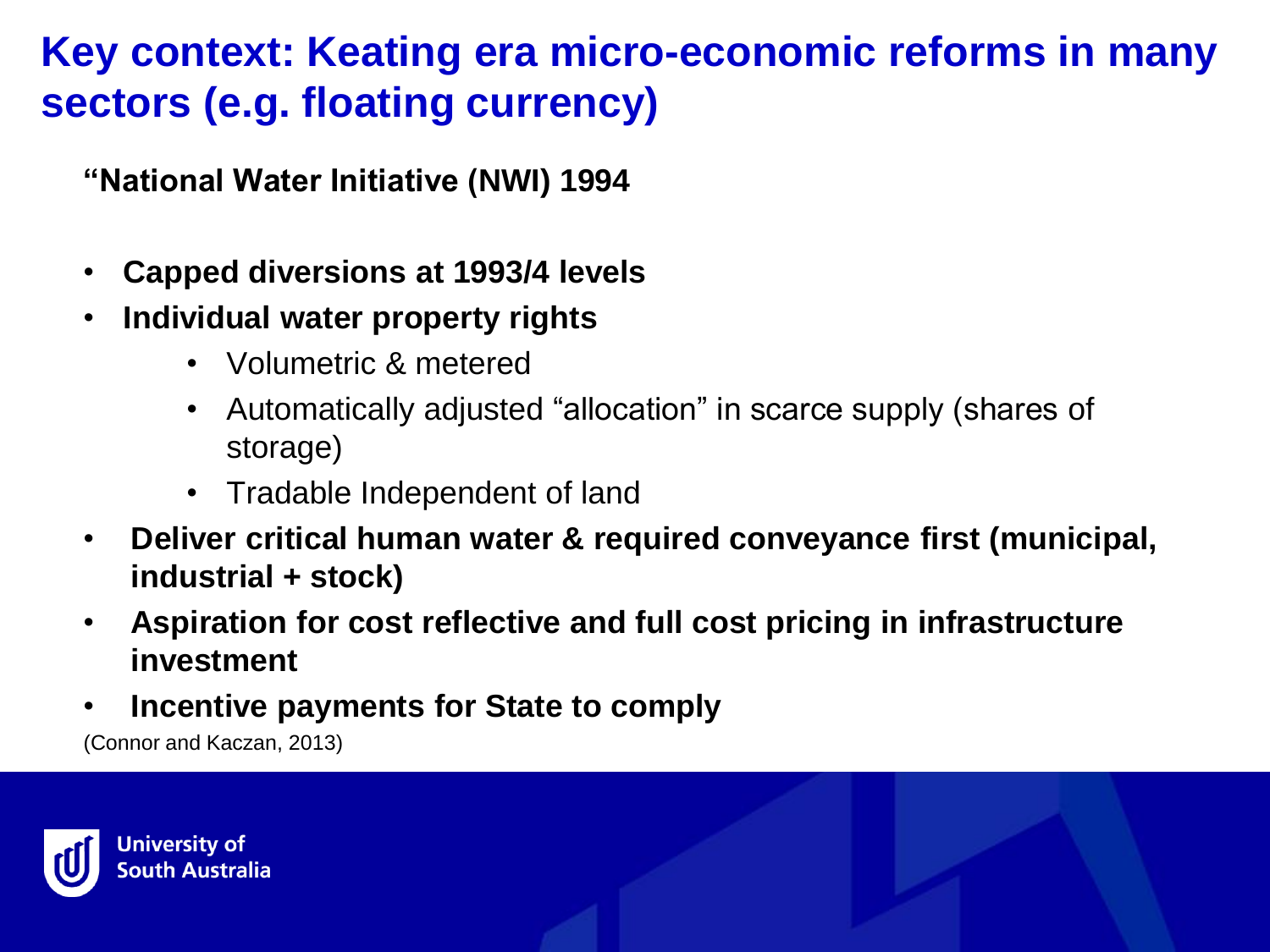# **NWI proactive water planning reduced cost in the "Millennium Drought"**

**Worst drought in recorded history led to empty storages and emergency planning In 2007**



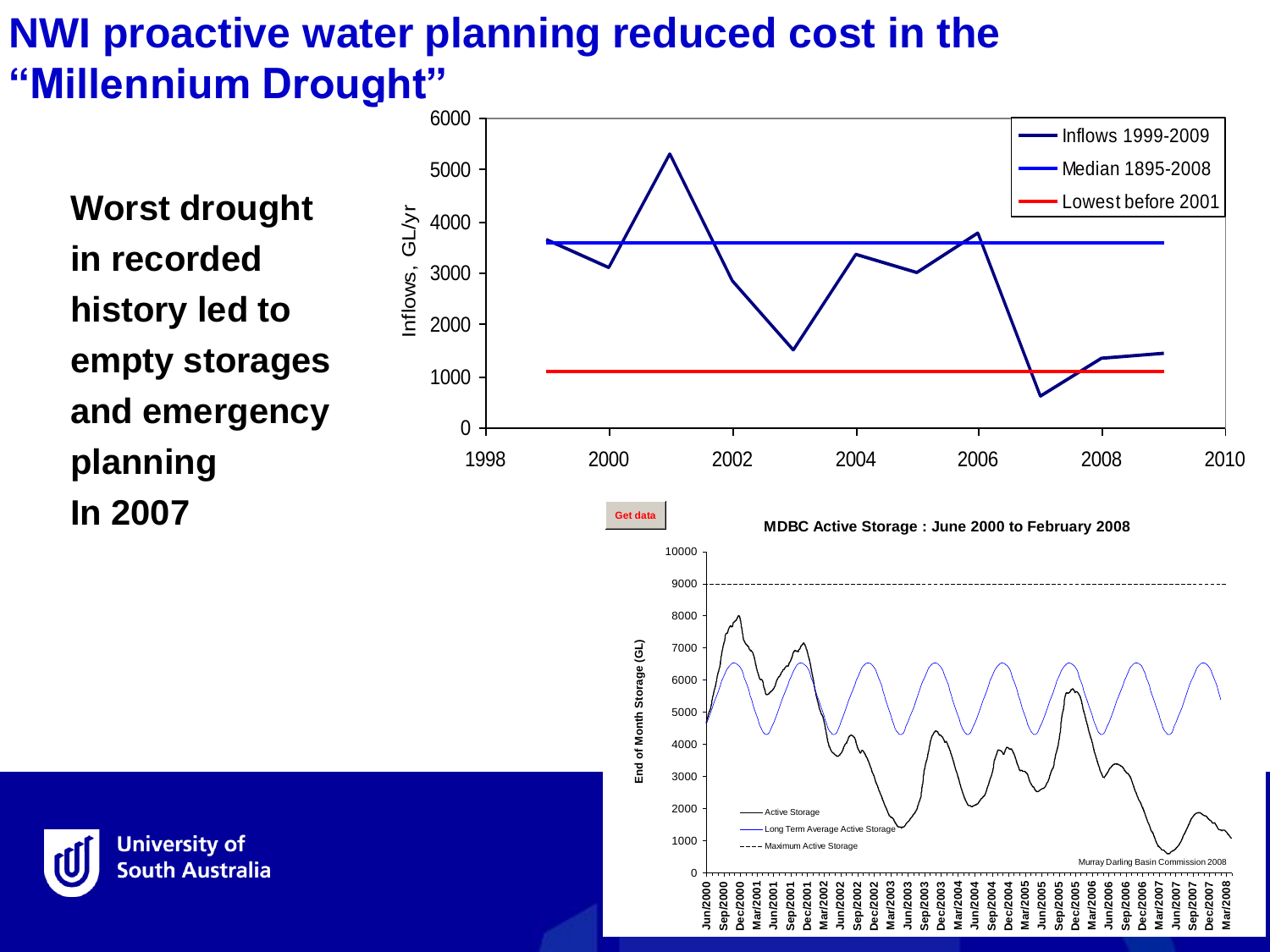# **water trade provided irrigators an adaptation mechanism**

1/3 of all irrigation traded at height of drought 2008/9

improved farm income in drought by \$0.5-1 billion (10-20%)



Average price 2010-11

Average price 2011-12

Volume traded 2010–11

Volume traded 2011-12

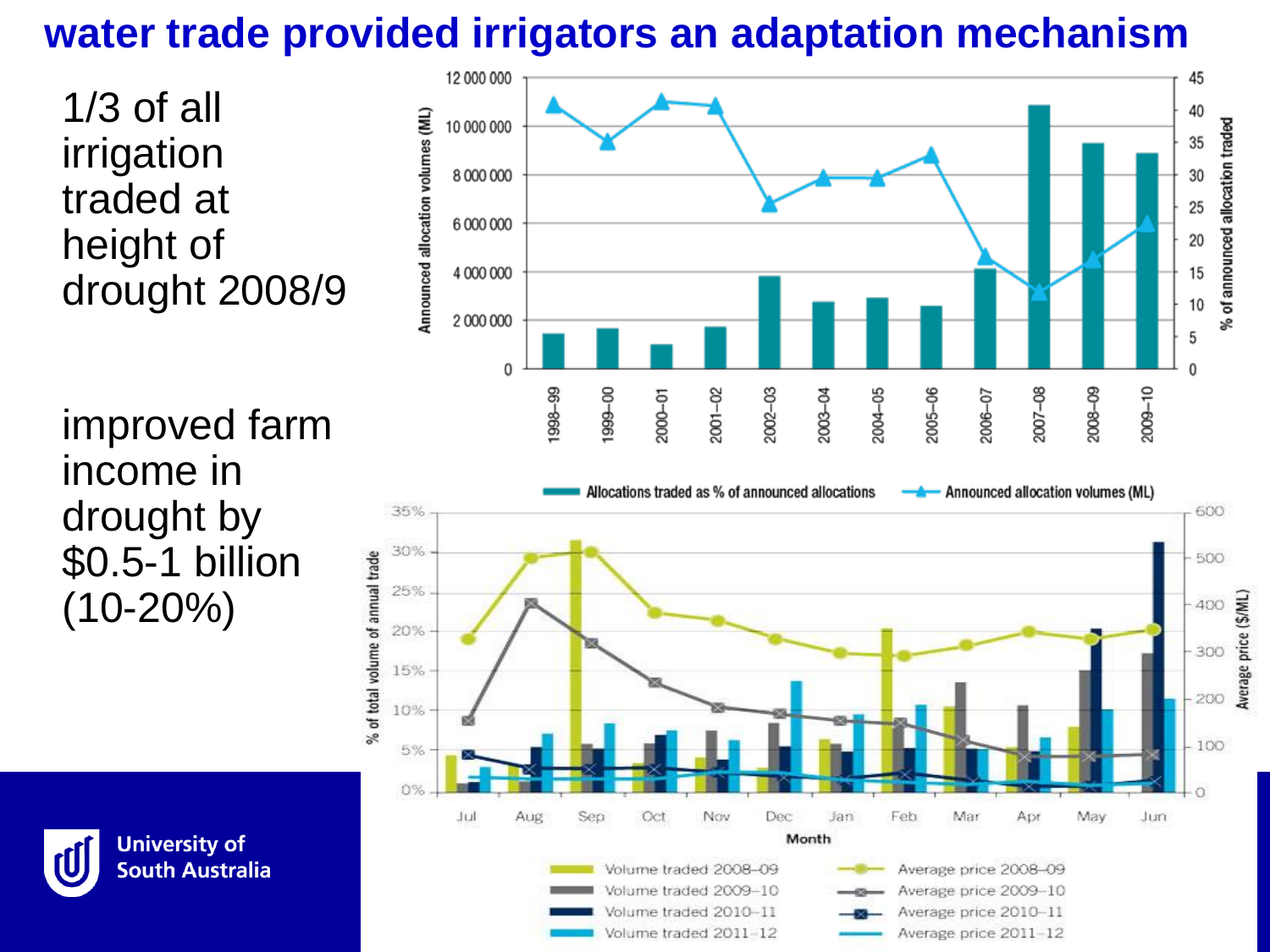#### **Water traded from low value annual to high value perennial irrigation** 400

**- allowed sustaining high value perennials**

**- provided higher income to annual crop farmers than irrigation would have**



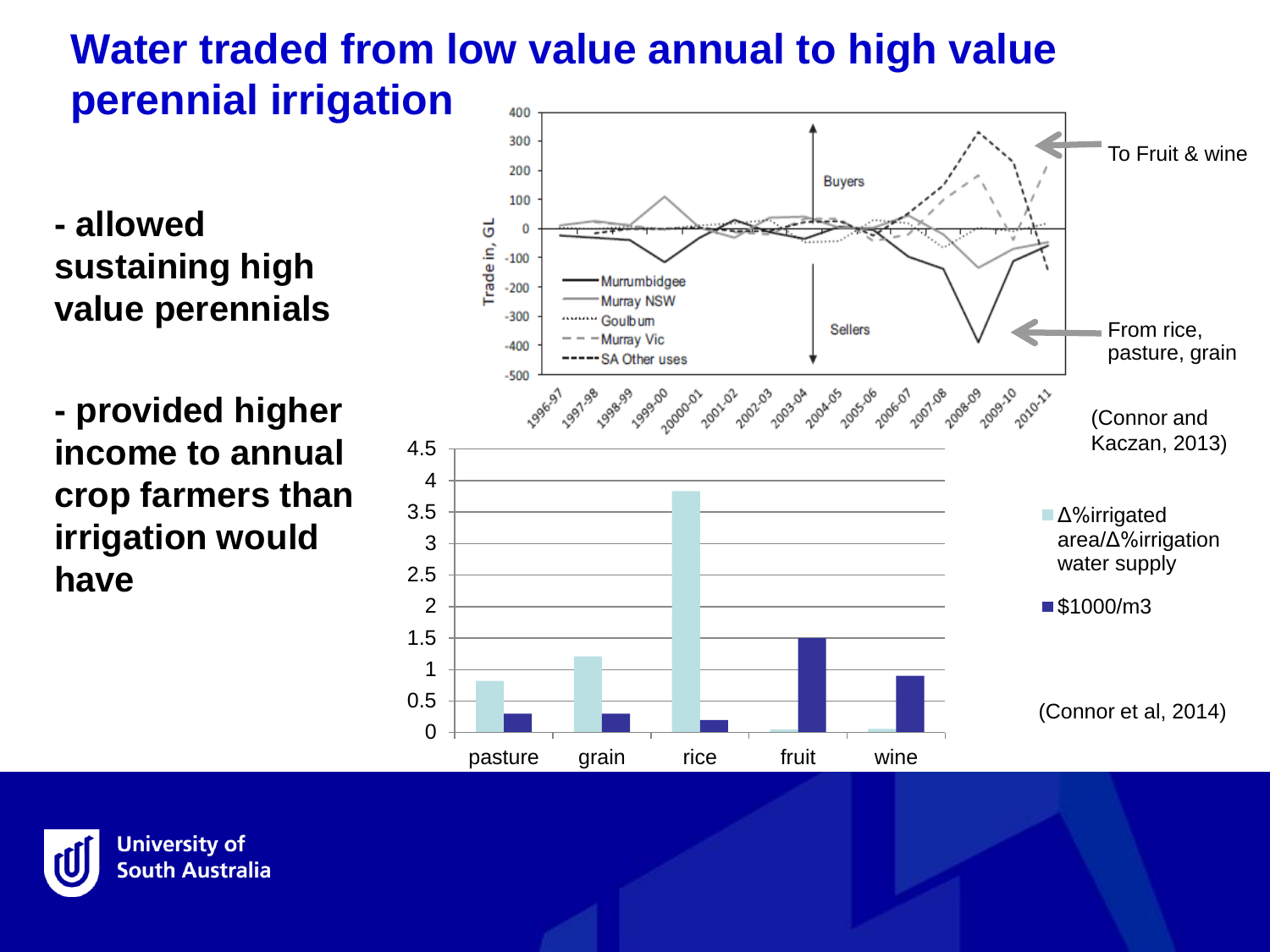### **Co-benefit: introduction of tradable water rights drove irrigation efficiency improvement**

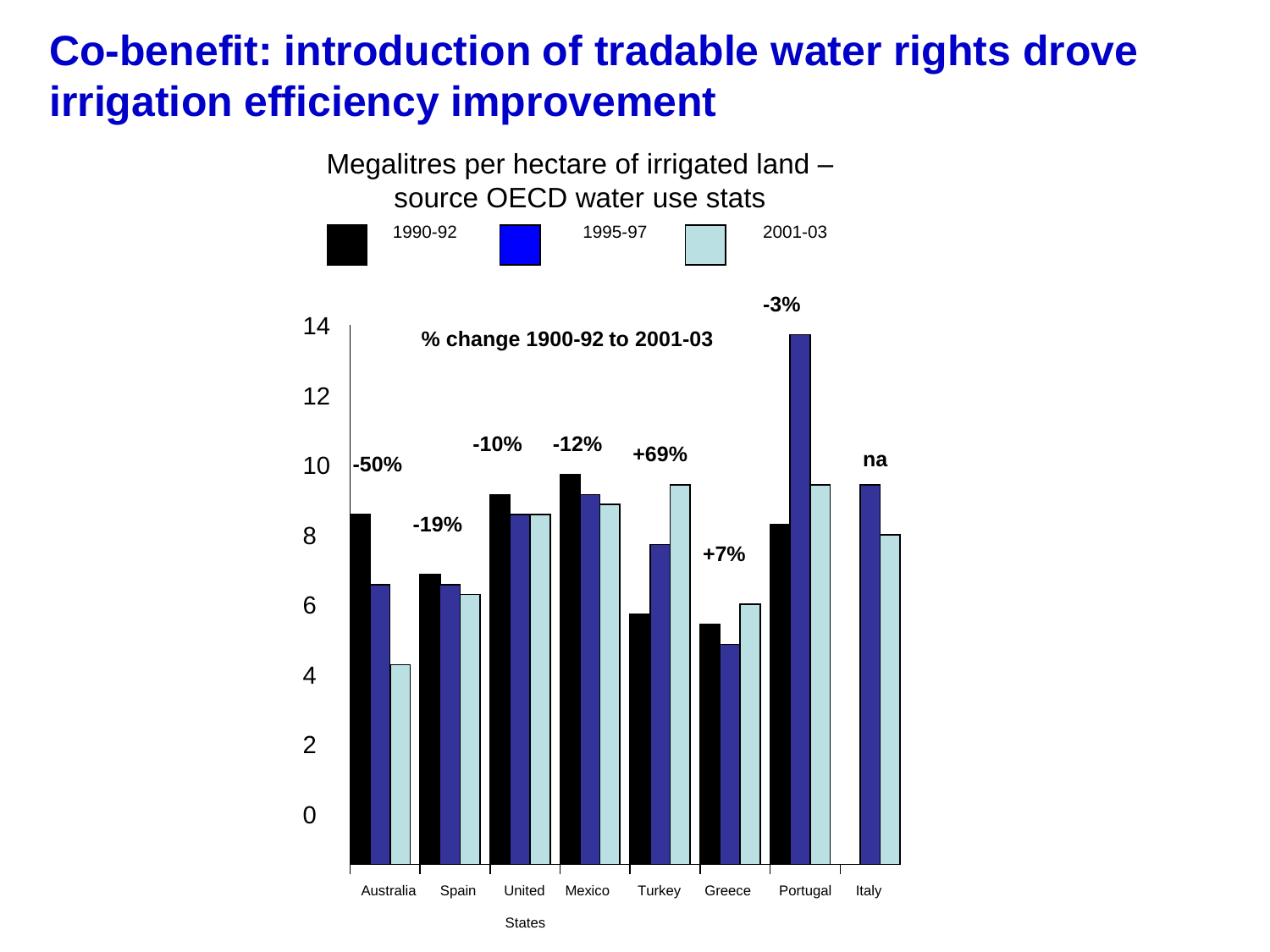# **Lessons from Australian water trade**

Great benefit in drought

–Flexible dynamic reallocation from low to high value

-Equity advantage over water pricing – loser's are compensated

Challenges: -Establishing necessary preconditions -losses of return flow, activation of unused water =instream flow changes -Speculation, exploitation -Facilitating learning

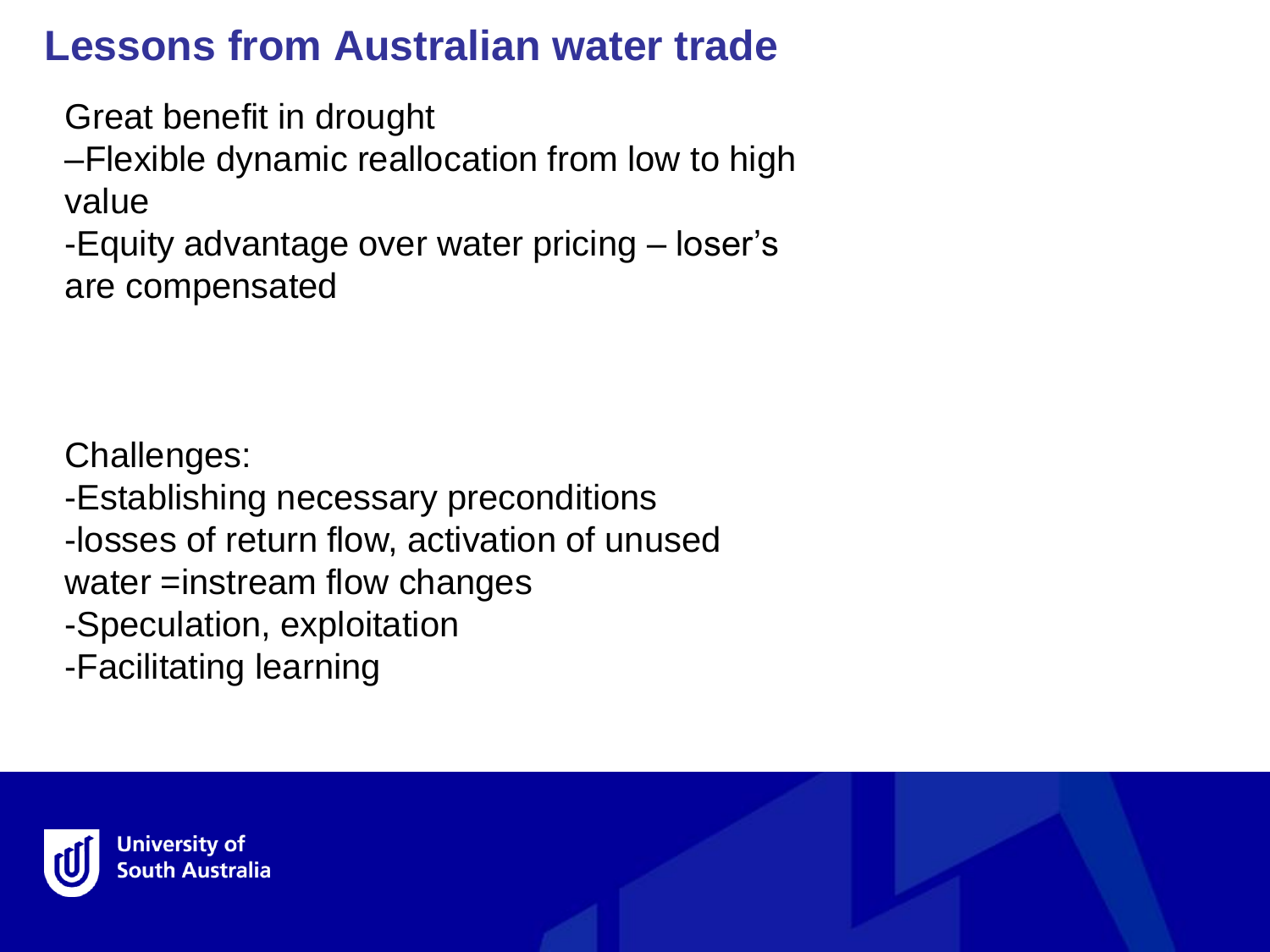# **Conditions enabling water trade**

**Water property right:**

- -**metered, volumetric, independent of land**
- -**defined as share of available water**
- -**Penalties for over-withdraw (enforcement);**
- -**Banking style use and trade registry system;**
- -**Ebay style (instantaneous, low cost) trading platform;**
- -**Quick transfer, pre-approved conditions on trade**

![](_page_10_Picture_8.jpeg)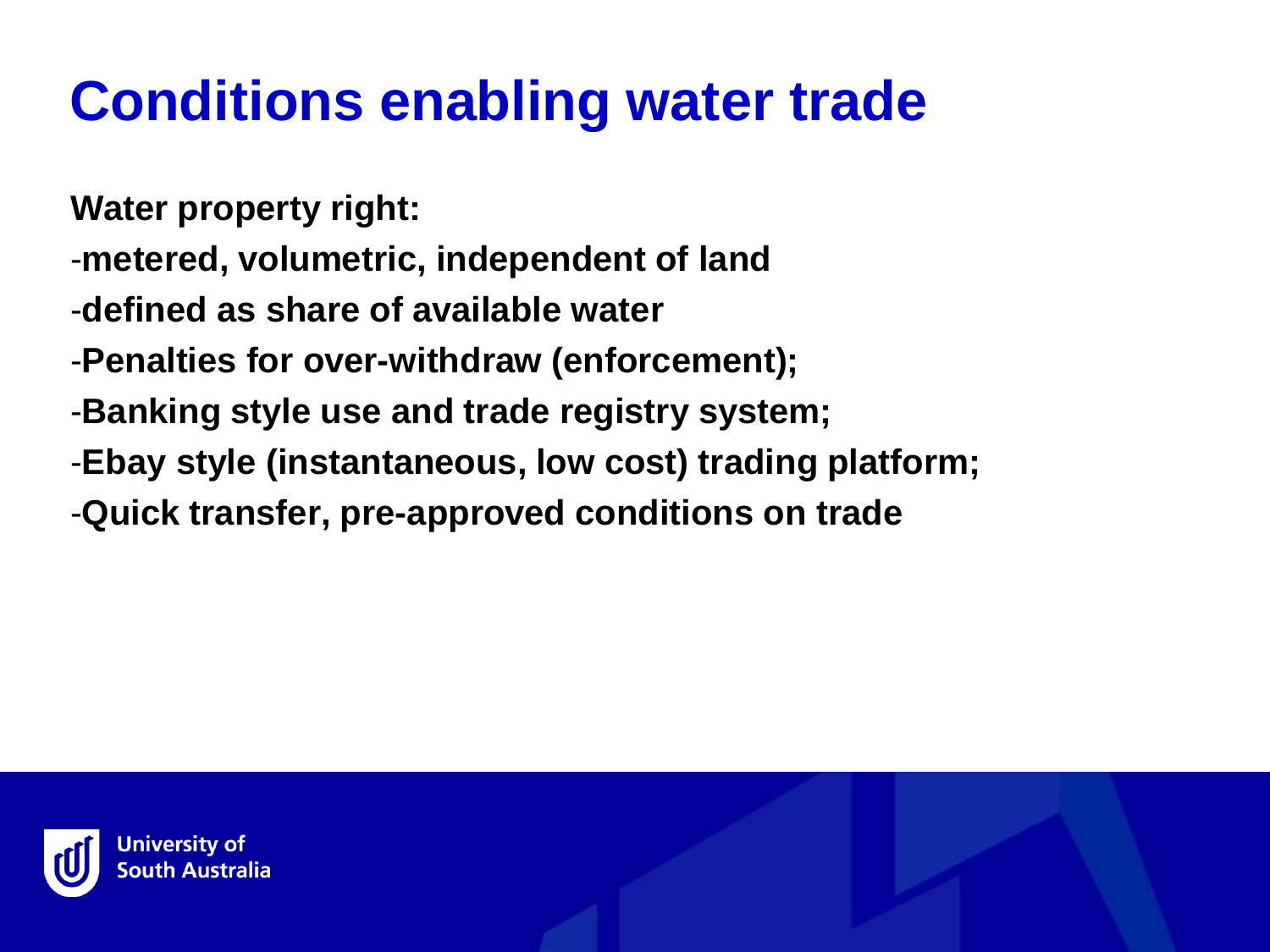# **Other cost reducing institutional reforms**

- 1. Individual (as opposed to system level) carry-over (2006)
- 400 GL of 1600GL total allocation carried over in 2009
- Estimated value ≈ 10% irrigation return increase
- 2. MDB salinity credit trading (2001):
	- "capped" salinity contributions by each state; •salt "debit" accounting system
	- •Offset "debits" with agreed "credit" actions
	- •Efficient results
		- •states built "salt interception" in other states where cost effective
		- •lower cost non-infrastructure measure:
			- •"salinity impact" zone irrigation charges encouraged irrigation at low salinity impact locations

![](_page_11_Picture_11.jpeg)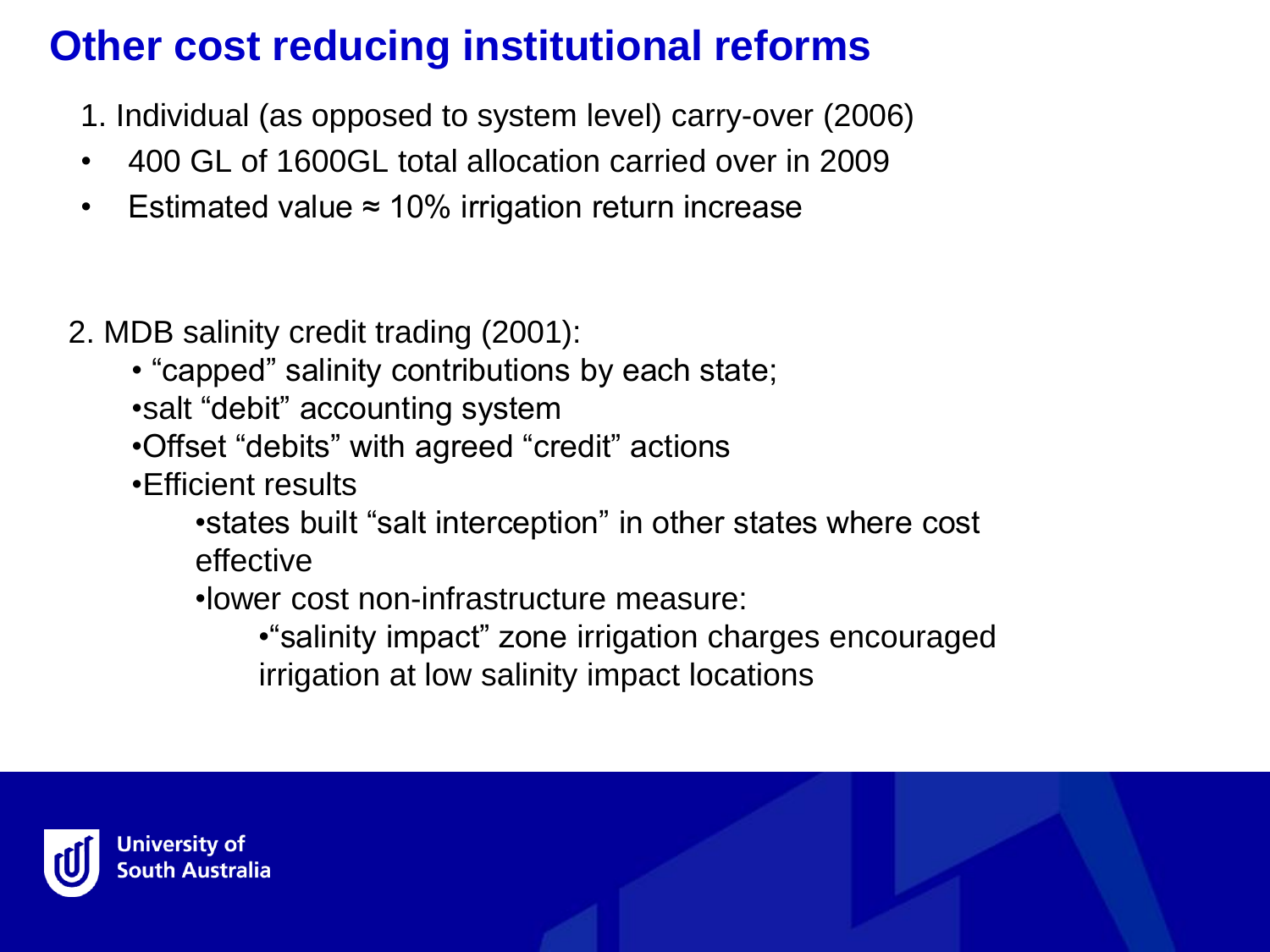# **Unresolved issues - Environment (residual water claimant) suffered with high ecosystem service cost**

![](_page_12_Figure_1.jpeg)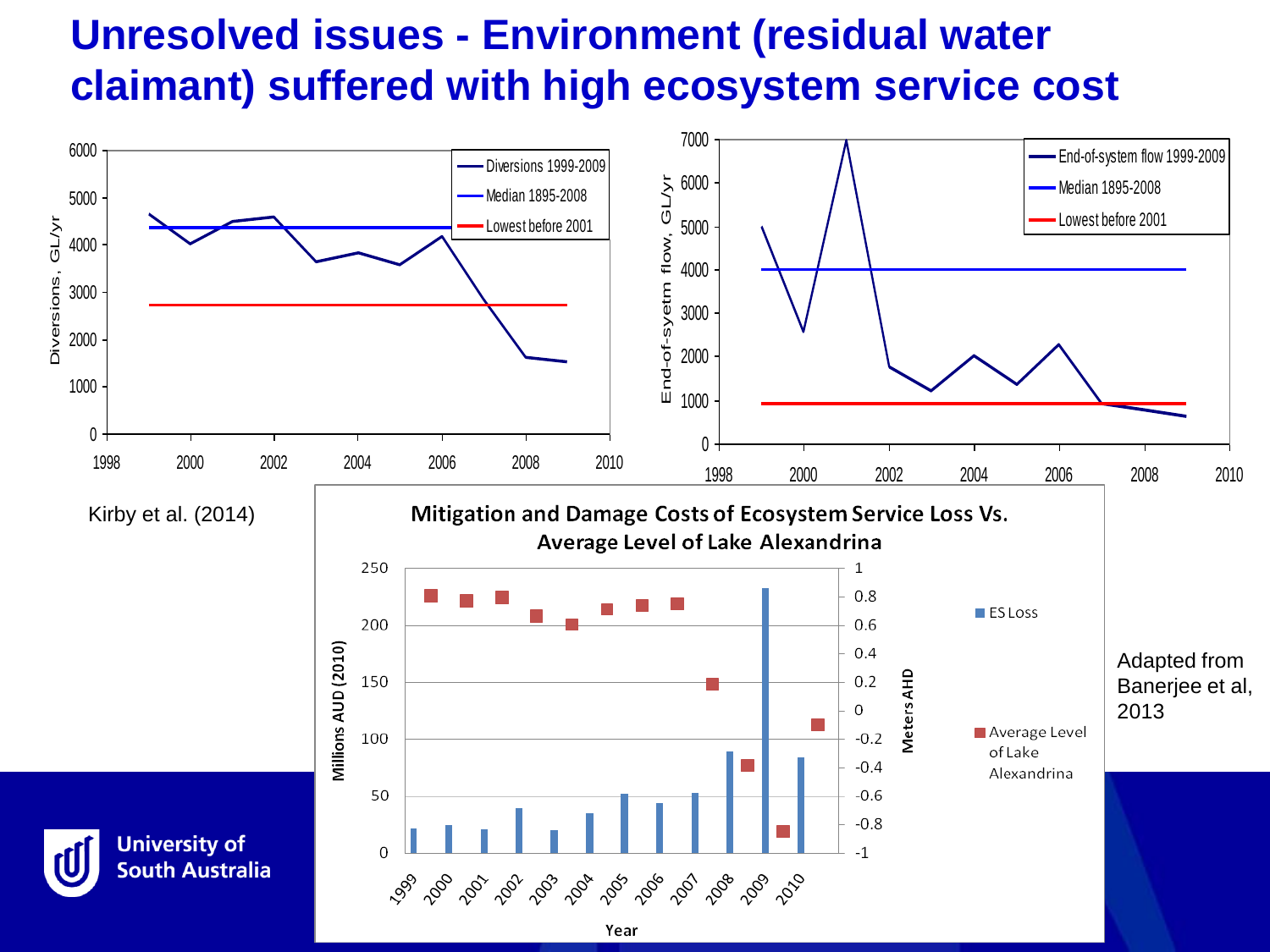# **Unresolved issues – contingencies for even worse drought not yet premeditated**

- **2006-7 was worse than "worst case" planning scenario – previously thought to be conservative:**
	- Near zero irrigation water
	- Dilution flow to maintain end of system salinity target unmet
	- Wetlands cut-off and dried out to reduce evaporation, maintain minimum municipal industrial supply conveyance
	- Very close to not meeting critical human water needs
- **Worse drought is very possible with climate change**
	- a number of measure have been taken (new desal plants, some environmental water reallocation)
	- But not yet formal risk assessment based contingency planning

![](_page_13_Picture_9.jpeg)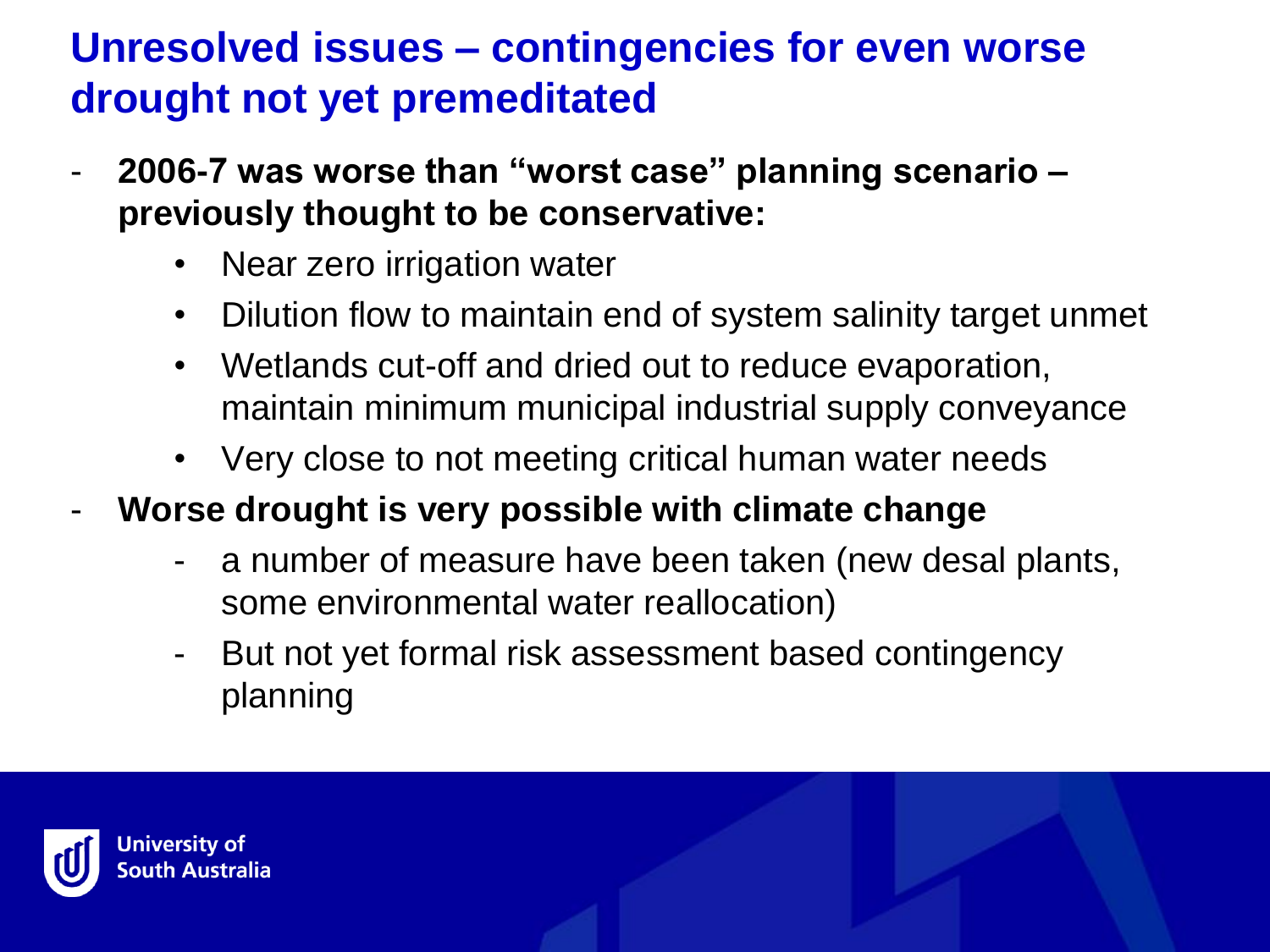# **Unresolved issues – inefficient high cost infrastructure investments**

**Irrigation – Massive public infrastructure investments to save water (≈\$200k to every MDB irrigated farm):**

- **Mostly in "legacy" projects with inefficiencies**
- **Crowds out private transformation (with efficiencies from: flexible delivery timing, scale economies)**
- **locks water into areas of low return, prevents new entry efficient resource use**
- **for rural income support objectives other (employment diversificiaton) investments are superior**

**Urban water supply – Massive public infrastructure investments for drought proof water supply across Australian major cities during drought**

- **Mostly desalinisation –**
- **Little risk based economic evaluation with additional options & contingencies to identifying lower cost, higher reliability, and**
- **Little consideration of ecosystem impacts in urban water options analysis**  (Kandulu et al., 2014)

![](_page_14_Picture_10.jpeg)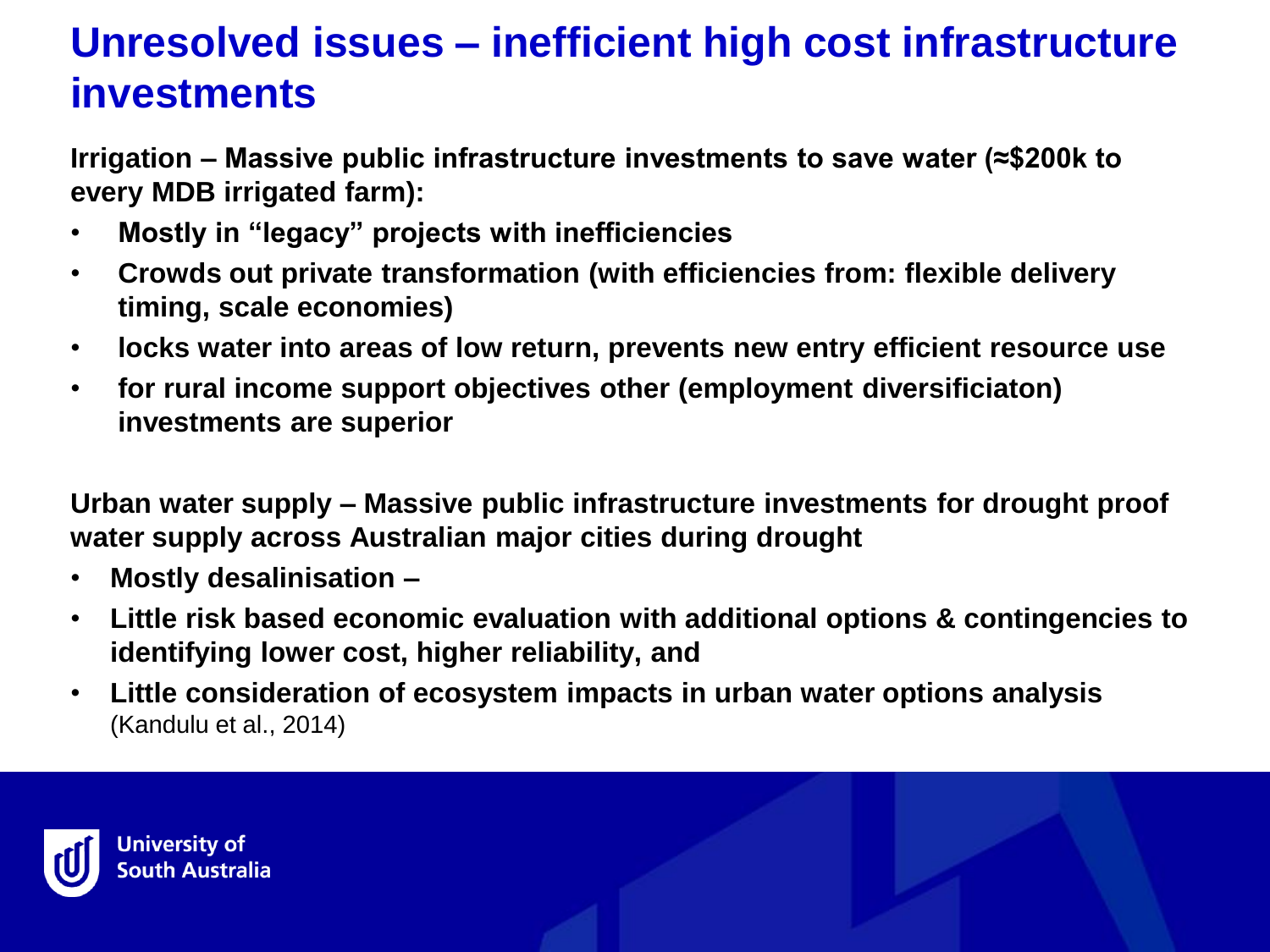# **Unresolved issue – future "legacy" and ES cost of adaptations mostly poorly understood & accounted for**

### **Little studied costs**

- **Future vulnerability costs of drought groundwater substitution**  (Hornbeck and keskin, 2014)
- **Lost future productivity, ecosystem services from:**
	- short term water salinity (Connor et al., 2012)
	- long term soil salisation, acidification drought impacts

#### **Little studied adaptations:**

- **Carbon, water, energy nexus & trade-offs in future**
- **And strategic policy with climate change growing food and water demand** (Connor et al, 2016)

![](_page_15_Picture_9.jpeg)